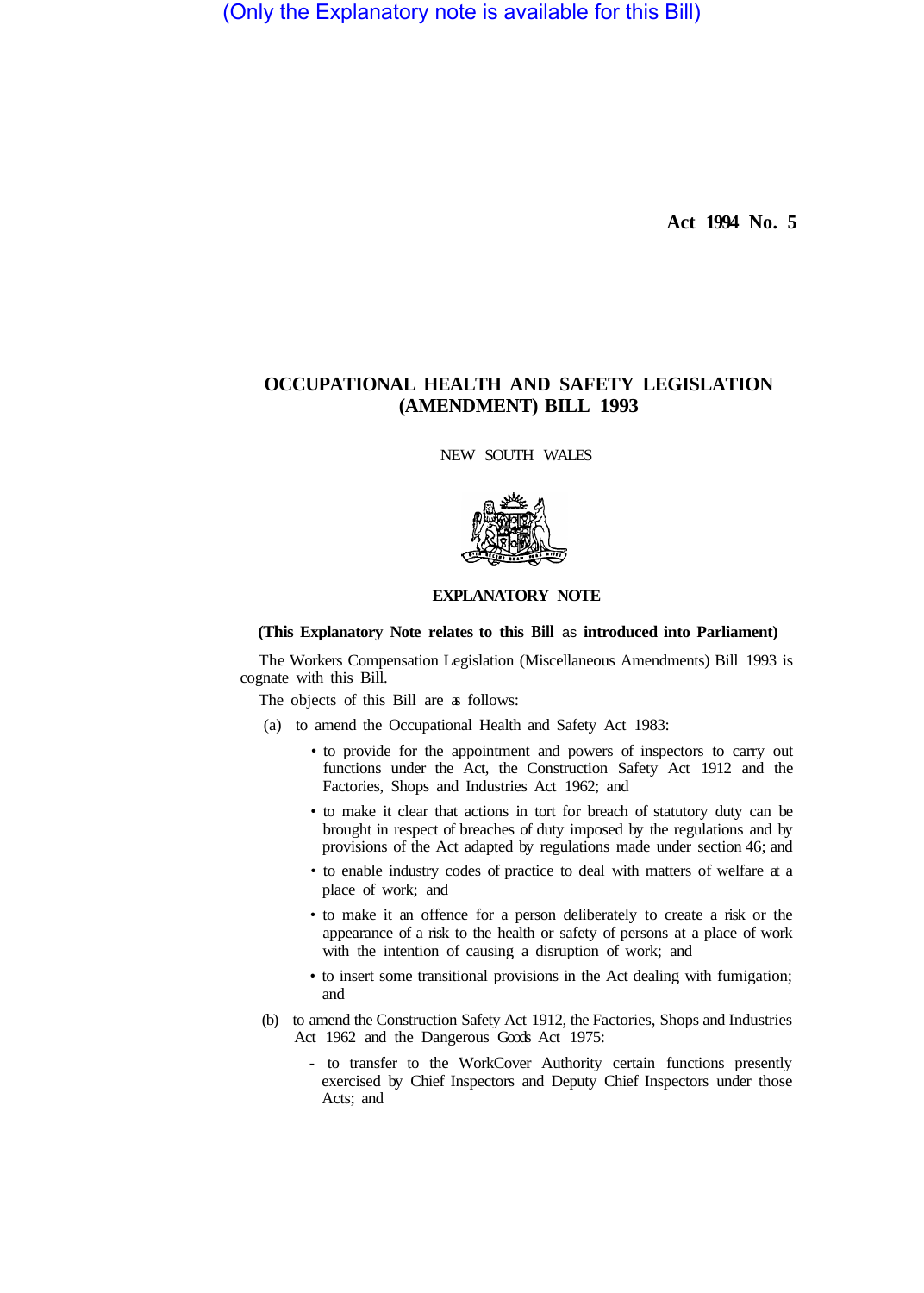- to provide that the Industrial Court has jurisdiction to deal with proceedings for an offence under those Acts where the penalty or the maximum penalty for the offence is 100 penalty units (currently \$10,000); and
- to make other consequential amendments; and
- (c) to amend the Dangerous Goods Act 1975 to enable the Authority to disclose information about dangerous goods to certain persons and authorities in cases of emergencies and the like; and
- (d) to make other amendments to the Factories, Shops and Industries Act 1962 to update certain references.

**Clause 1** specifies the short title of the proposed Act.

**Clause 2** provides that the proposed Act commences on a day or days to be appointed by proclamation.

**Clause 3** is a formal provision giving effect to the Schedule amending the Occupational Health and Safety Act 1983.

**Clause 4** is a formal provision giving effect to the Schedule amending the Construction Safety Act 1912.

**Clause 5** is a formal provision giving effect to the Schedule amending the Factories, Shops and Industries Act 1962.

**Clause 6** is a formal provision giving effect to the Schedule amending the Dangerous Goods Act 1975.

**Clause 7** makes a consequential amendment to the Search Warrants Act 1985.

# **SCHEDULE l—AMENDMENT OF OCCUPATIONAL HEALTH AND SAFETY ACT 1983**

### **Inspectors**

Schedule 1 (4) replaces Division 4 of Part 3 with a new Division containing provisions dealing with the appointment of inspectors (proposed section 31), powers of search and entry (proposed sections 31A–31K), powers to attend coronial inquiries (proposed section 31L), protection against incrimination (proposed section 3 1M), offences relating to inspectors (proposed sections 31N, 310) and the disclosure of information by inspectors (proposed section 31P). Proposed section 3 1Q, which in substance reproduces the present section 3 1, provides for employees' representatives to accompany inspectors conducting inspections.

Schedule  $(1)$ ,  $(6)$   $(a)$ ,  $(7)$  and  $(8)$  make consequential amendments. Schedule 1  $(11)$ , which inserts Schedule 8 into the Act, which contains provisions of a transitional nature in relation to existing inspectors appointed under the Construction Safety Act 1912 and the Factories, Shops and Industries Act 1962 (proposed clause 3).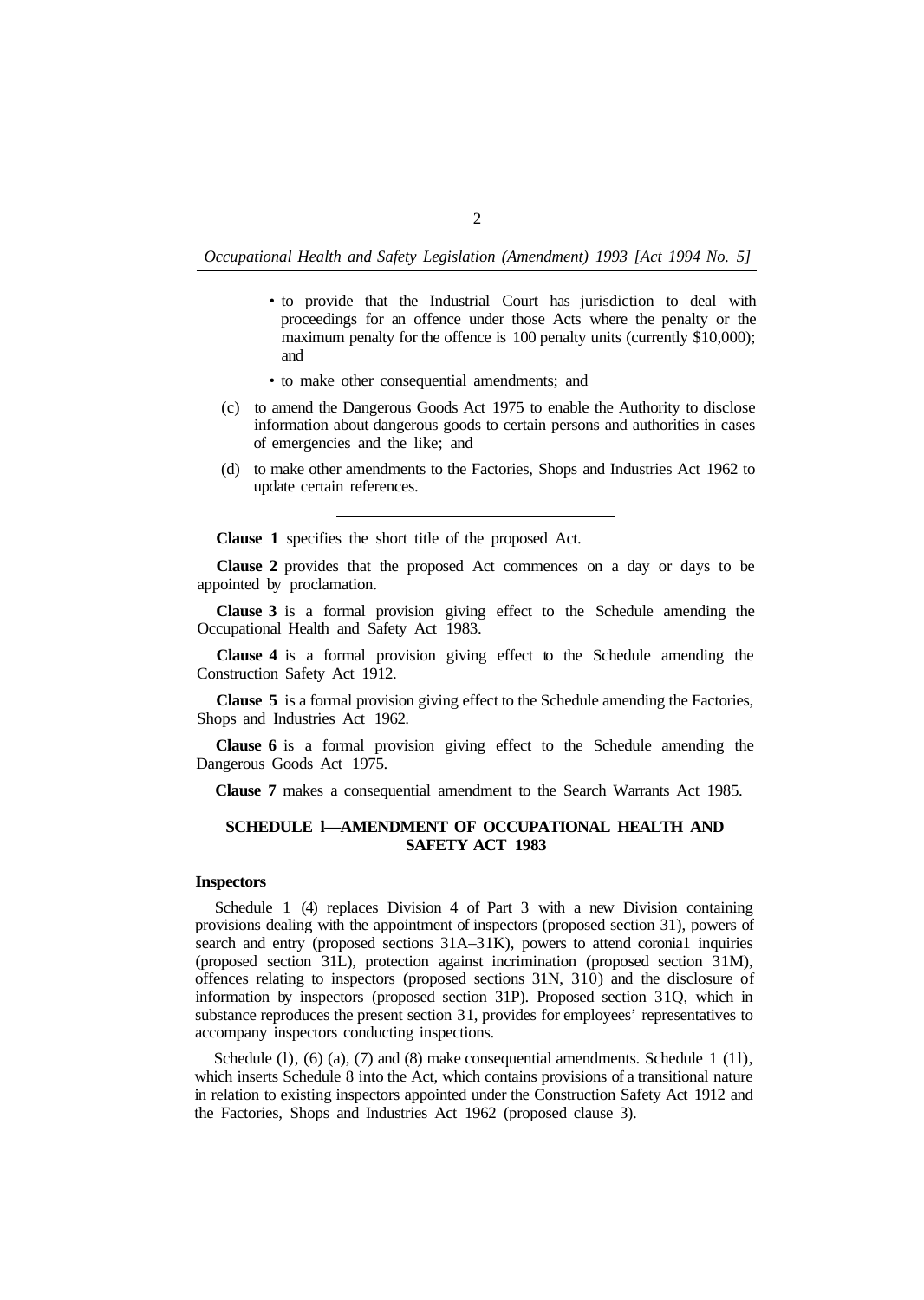#### **Civil liability**

Schedule 1 (3) amends section 22 to make it clear that a civil action may be brought with respect to breaches of duties imposed by the regulations. It also amends that section to enable an action (if otherwise available) to be brought for a breach of a provision of Division 1 of Part 3 that has been adapted by regulations made under section 46.

#### **Industry codes of practice**

Schedule 1 (5) amends section 44A to enable industry codes of practice to deal with matters of welfare at places of work (for example, the provision of lockers, toilets and eating rooms).

### **Offence of disrupting workplace**

Schedule 1 (9) inserts section 52A into the Act to make it an offence deliberately to create a risk to the health or safety of persons at a place of work (or the appearance of such a risk) with the intention of causing a disruption of work. It will be a defence if the person had reasonable excuse or lawful authority to create the risk or the appearance of the risk. For instance, it would not be an offence for a person to conduct a fire or other safety drill.

#### **Fumigations and pesticides**

Proposed Schedule 8 contains transitional provisions that:

- enable dangerous substances to be prescribed by regulation and make it an offence to use a dangerous substance for fumigation in any premises without a licence (proposed clause 4);
- revive Part 12 of the Public Health Regulations as originally made under Part 7A of the Public Health Act 1902 and continued in force by clause 89 of the Public Health Regulations 1991 (proposed clause 5);
- validate proclamations made, and acts or things done, under Part 7A of the Public Health Act 1902 or the Public Health Regulations (proposed clauses 6 and 7);
- repeal clause 89 of the Public Health Regulation 1991 (proposed clause 8).

#### **Minor amendments**

Schedules 1 (2) and (5) (b) make some minor amendments by way of statute law revision. Schedule 1 (6) (c) omits section 45 (3) since an equivalent provision is now contained in section  $42$  (2) of the Interpretation Act 1987. Schedule 1 (10) inserts section 55 into the Act to give effect to the transitional provisions to be contained in proposed Schedule 8.

# **SCHEDULE 2-AMENDMENTOF CONSTRUCTION SAFETY ACT 1912**

## **References to Chief Inspector**

Schedule 2  $(7)$ – $(10)$ ,  $(11)$   $(c)$  and  $(d)$ , and  $(12)$  replace references to the Chief Inspector of Construction Safety and Deputy Chief Inspector with references to the WorkCover Authority to enable the Authority to exercise the functions presently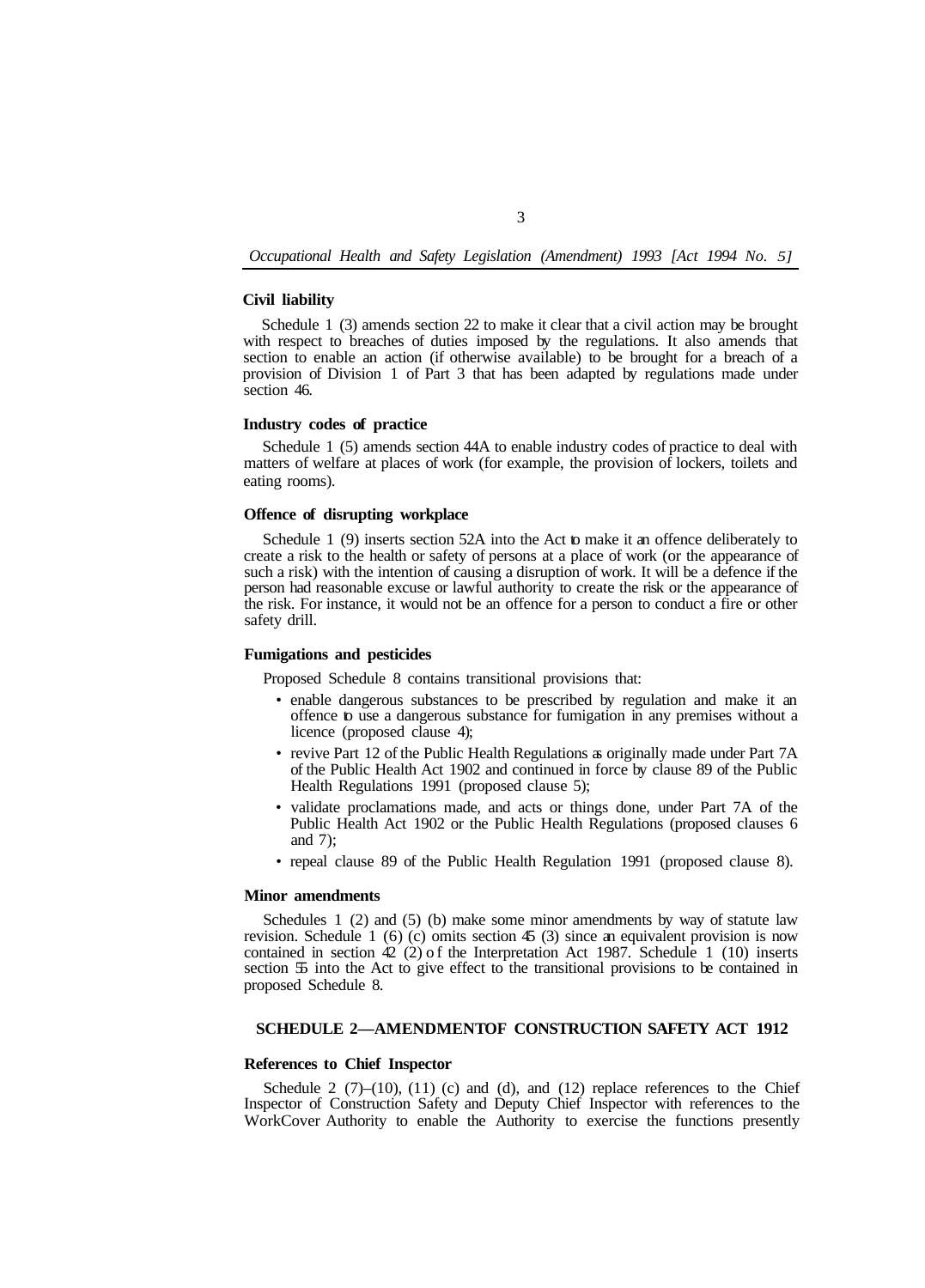exercised by them. Schedule 2 (1) (a) and (b) make consequential amendments to section 3 (Definitions). Schedule  $2(14)$  inserts a Second Schedule into the Act which contains transitional and savings provisions relating to the Chief Inspector and Deputy Chief Inspector (proposed clauses 2-5).

### **Inspectors**

Schedule 2 (1) (c) replaces the definition of inspector with a new definition and Schedule 2 (2) repeals section 5 dealing with the appointment of inspectors to ensure that in the future inspectors exercising functions under the Act will be appointed under the Occupational Health and Safety Act 1983. Schedule 2 (4) replaces section 13 with a new section to make it clear that inspectors may also exercise their functions under that Act in relation to certain places that may not be places of work. Schedule 2 (5) and (6) make consequential amendments to repeal provisions relating to offences against, and disclosures by, inspectors. These provisions will now be located in the Occupational Health and Safety Act 1983.

#### **Proceedings for offences**

Schedule 2 (11) amends section 21 to provide that the Industrial Court has jurisdiction to deal with proceedings for an offence under the Act where the penalty or the maximum penalty for the offence is 100 penalty units (currently \$10,000). The Supreme Court presently has summary jurisdiction over these matters. Schedule 2 (14) inserts a transitional provision in the proposed Second Schedule to the Act relating to pending proceedings (proposed clause 6).

#### **Minor amendments**

Schedule 2 (3) amends section 5A to ensure that the Chairperson of each Board of Reference is to be the General Manager of the Workcover Authority. Schedule 2 (13) inserts section 23 into the Act to give effect to the proposed Second Schedule to the Act.

# **SCHEDULE 3-AMENDMENTOF FACTORIES, SHOPS AND INDUSTRIES ACT 1962**

# **References to Chief Inspectors**

Schedule 3  $(3)$ ,  $(4)$ ,  $(8)$ ,  $(10)$ ,  $(12)$ ,  $(13)$  and  $(23)$  replace references to the Chief Inspector of Factories, Shops and Industries, the Chief Inspector of Boilers and the Deputy Chief Inspector of Factories, Shops and Industries with references to the Workcover Authority to enable the Authority to exercise the functions presently exercised by them. Schedule 3 (1) (a) and (b) make consequential amendments to section 3 (Definitions). Schedule 3 (27) inserts Schedule 2 into the Act which contains transitional and savings provisions relating to the Chief Inspectors and Deputy Chief Inspector (proposed clauses 2–5).

#### **Inspectors**

Schedule 3 (1) (c) replaces the definition of inspector with a new definition and Schedule 3 (2) repeals Part 2 of the Act dealing with the appointment and powers of inspectors, disclosures by inspectors and annual reports. This will ensure that in the future inspectors exercising functions under the Act (other than Part 4 or 6) will be appointed under the Occupational Health and Safety Act 1983. Schedule 3 (15) replaces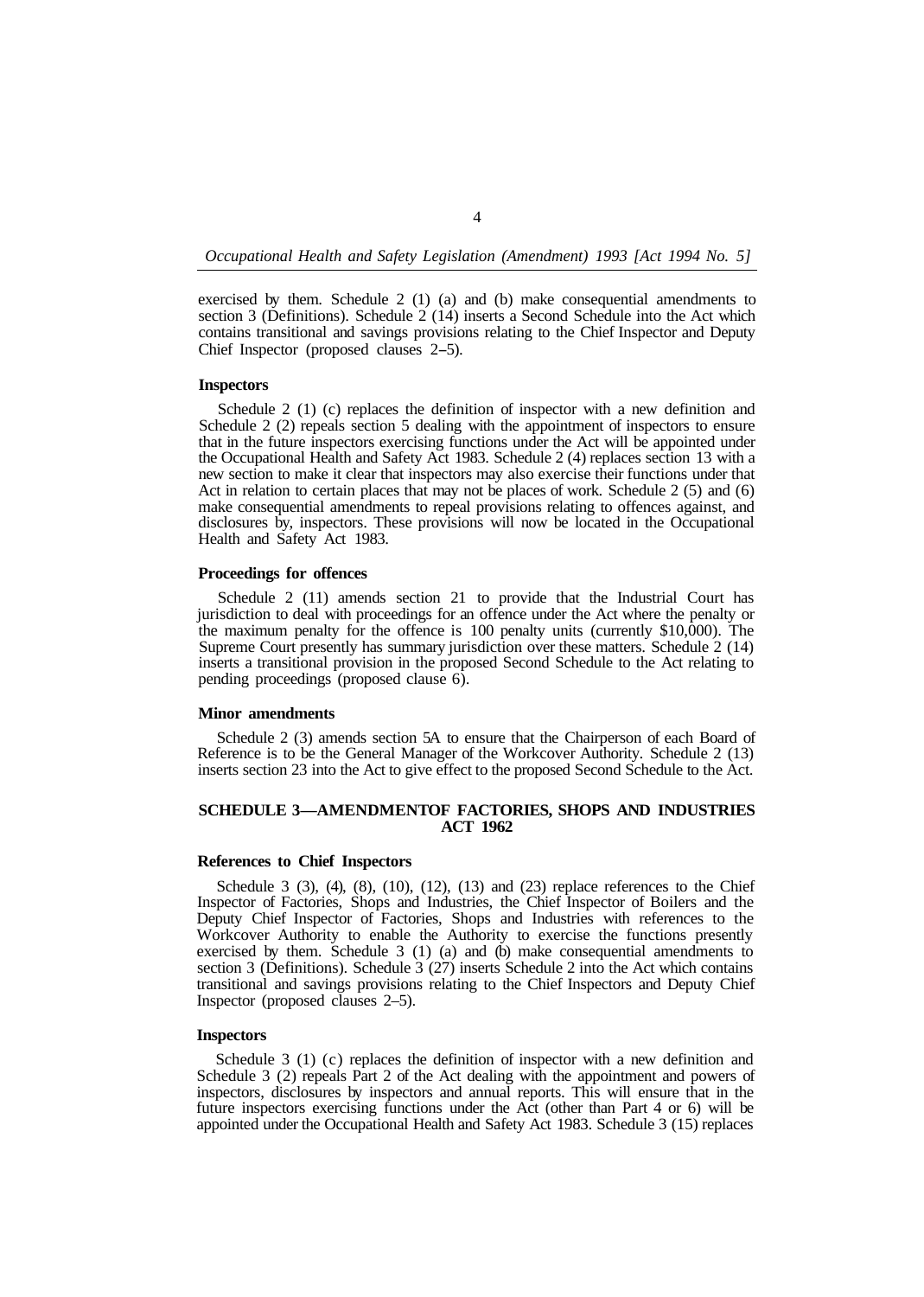section 73 with a new section to make it clear that these inspectors can exercise their functions in relation to certain places that may not be places of work.

Schedule 3 (18) and (22) insert sections 101A and 114A into the Act to ensure that section 745 of the Industrial Relations Act 1991 (Disclosure of information) applies to inspectors appointed under the Industrial Relations Act 1991 to exercise functions under Parts 4 and 6 of the Act.

#### **Proceedings for offences**

Schedule 3 (24) amends section 145 to provide that the Industrial Court has jurisdiction to deal with proceedings for an offence under the Act where the penalty or the maximum penalty for the offence is 100 penalty units (currently \$1 0,000). The Supreme Court presently has summary jurisdiction over these matters. Proposed Schedule 2 contains a transitional provision relating to pending proceedings (proposed clause 6).

### **Statute law revision**

Schedule 3 (1) (d),  $(11)$ ,  $(17)$ ,  $(20)$ .  $(21)$  and  $(25)$  replace outdated references to the Under Secretary of the Department of Industrial Relations and Employment with references to the General Manager of the WorkCover Authority (in relation to Parts 3 and 11) and the Director-General of the Department of Industrial Relations, Employment, Training and Further Education (in relation to Parts 4 and 6).

Schedule 3 (16) and (19) update references to the Industrial Arbitration Act 1940 by replacing them with references to the Industrial Relations Act 199 1.

Schedule 3 (5)–(7), (9) and (14) omit, respectively, sections 18 (Inspector not to divulge contents of registers etc.), 22 (Floors, roofs and ceilings), 32 (Prohibition of use of machines), 42 (Confined spaces) and 66 (f).

#### **SCHEDULE 4-AMENDMENTOF DANGEROUS GOODS ACT 1975**

#### **References to Chief Inspector**

Schedule 4 (3)–(13) and 15 (b) replace references to the Chief Inspector of Dangerous Goods with references to the Workcover Authority to enable the Authority to exercise the functions presently exercised by the Chief Inspector. Schedule 4 (1) makes consequential amendments to section 4 (Definitions). Schedule 4 (16) inserts Part 2 into Schedule 3 to the Act containing transitional provisions relating to the Chief Inspector (proposed clauses 4-7).

### **Appointment of inspectors of dangerous goods**

appoint certain persons as inspectors of dangerous goods. Schedule 4 (2) replaces section 6 with a new section that enables the Authority to

## **Proceedings for offences**

Schedule 4 (14) amends section 33 to provide that the Industrial Court has jurisdiction to deal with proceedings for an offence under the Act where the penalty or the maximum penalty for the offence is  $100$  penalty units (currently  $$10,000$ ). The Supreme Court presently has summary jurisdiction over these matters. Proposed Part 2